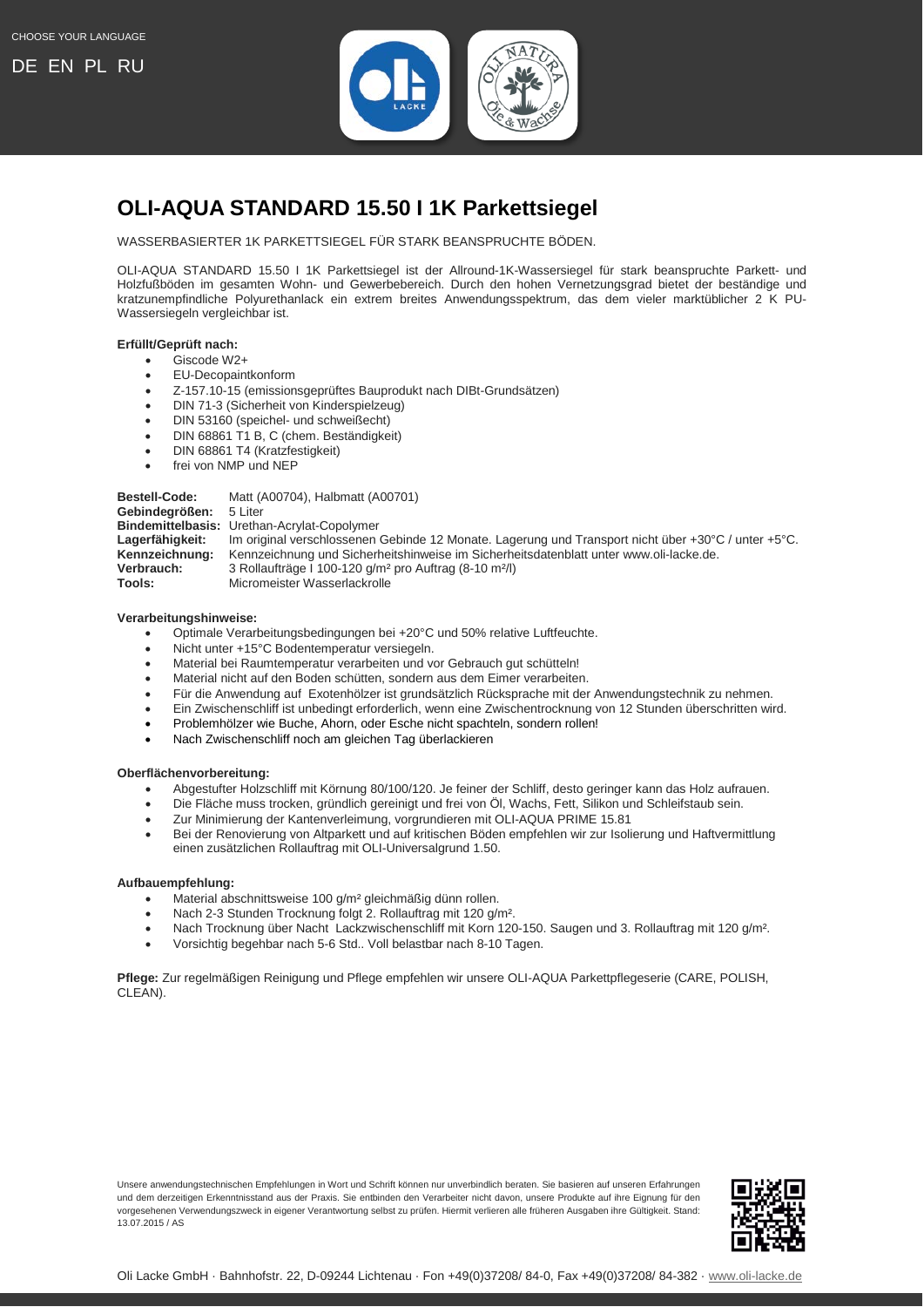

## <span id="page-1-0"></span>**OLI-AQUA STANDARD 15.50 I One-component parquet sealer**

WATER-BASED 1C PARQUET FLOOR SEALER FOR FLOORS SUBJECT TO HEAVY WEAR.

OLI-AQUA STANDARD 15.50 I 1c parquet sealer is our all-round one-component water-based sealer for parquet and wood floors in all living and business areas subject to high wear. Due to its high degree of cross-linking, this hardwearing and scratch resistant PU lacquer offers a broad range of application areas, which is comparable even to many conventional two-component PU water-based sealers.

#### **Properties and test standards:**

- Giscode W2+
- EU Decopaint Directive
- Z-157.10-15 (low-emission; certified construction product in accordance with DIBt standards)
- DIN 71-3 (safety of toys)
- DIN 53160 (saliva and sweat proof)
- DIN 68861 T1 B, C (chemical resistance)
- DIN 68861 T4 (scratch resistance)
- free of NMP and NEP

**Ordering Code:** Matt (A00704), semi matt (A00701)<br>**Packaging:** 5.1 Packaging:<br>Binder: **Binder:** Urethane acrylate copolymer<br> **Shelf-life:** 12 months in factory sealed c **Shelf-life:** 12 months in factory sealed containers. Storage and transport temperature: below +30°C / above +5°C.<br> **Labelling:** For labelling details and safety instructions, please refer to our safety datasheet at www.ol Labelling: For labelling details and safety instructions, please refer to our safety datasheet at [www.oli-lacke.de.](http://www.oli-lacke.de/)<br> **Consumption:** 3 roll-on applications I 100-120 g/sqm per coat (8-10 sqm/l) **Consumption:** 3 roll-on applications I 100-120 g/sqm per coat (8-10 sqm/l)<br>Tools: 'Wicromeister' roller for water-based lacquers 'Micromeister' roller for water-based lacquers

### **Handling instructions:**

- Optimum processing conditions are: +20°C and 50% relative humidity.
- Do not use at floor temperatures below +15°C.
- Apply material at room temperature and shake well before use!
- Do not pour the material on the ground, apply directly out of the container.
- Please consult our technical department for the use on exotic woods!
- An intermediate sanding is indispensable if the intermediate drying time exceeds 12 h.
- Use a roller instead of a spattle on delicate wood types, such as beech, maple or ash!
- Overcoating on the same day after intermediate sanding!

## **Surface preparation:**

- Graded wood sanding with grit 80/100/120. The finer the sanding, the lesser the wood roughens.
- The surface must be dry, thoroughly cleaned and free of oil, wax, grease, silicon and sanding dust.
- Apply a priming coat with OLI-AQUA PRIME 15.81 to minimize side-bonding.
- For the renovation of old parquet flooring and for critical floors, we recommend an additional roller application with OLI-Universalgrund 1.50 for insulation and as adhesive agent.

## **Setup recommendations:**

- Roll the material in sections uniformly thinly, approx. 100 g/sqm.
- After 2-3 h drying, apply a second roll-on coat with 120 g/sqm.
- After overnight drying, intermediate sanding with grit 120-150. Vacuum-cleaning. Then third roll-on coat with 120 g/sqm.
- The floor may be used with care after 5-6 h. Floor is fully wear-resistant after 8-10 days.

**Care:** For maintenance cleaning and care we recommend the use of our OLI-AQUA parquet care series (CARE, POLISH, CLEAN)

Our verbal and written recommendations for application can only provide non-binding advice. They are based on our experiences and the current state of knowledge with regard to practical use. These recommendations, however, do not release the user from the obligation to test the suitability of the product for the intended purpose and application himself. This statement supersedes all previous versions. Last update: 13.07.2015 / AS

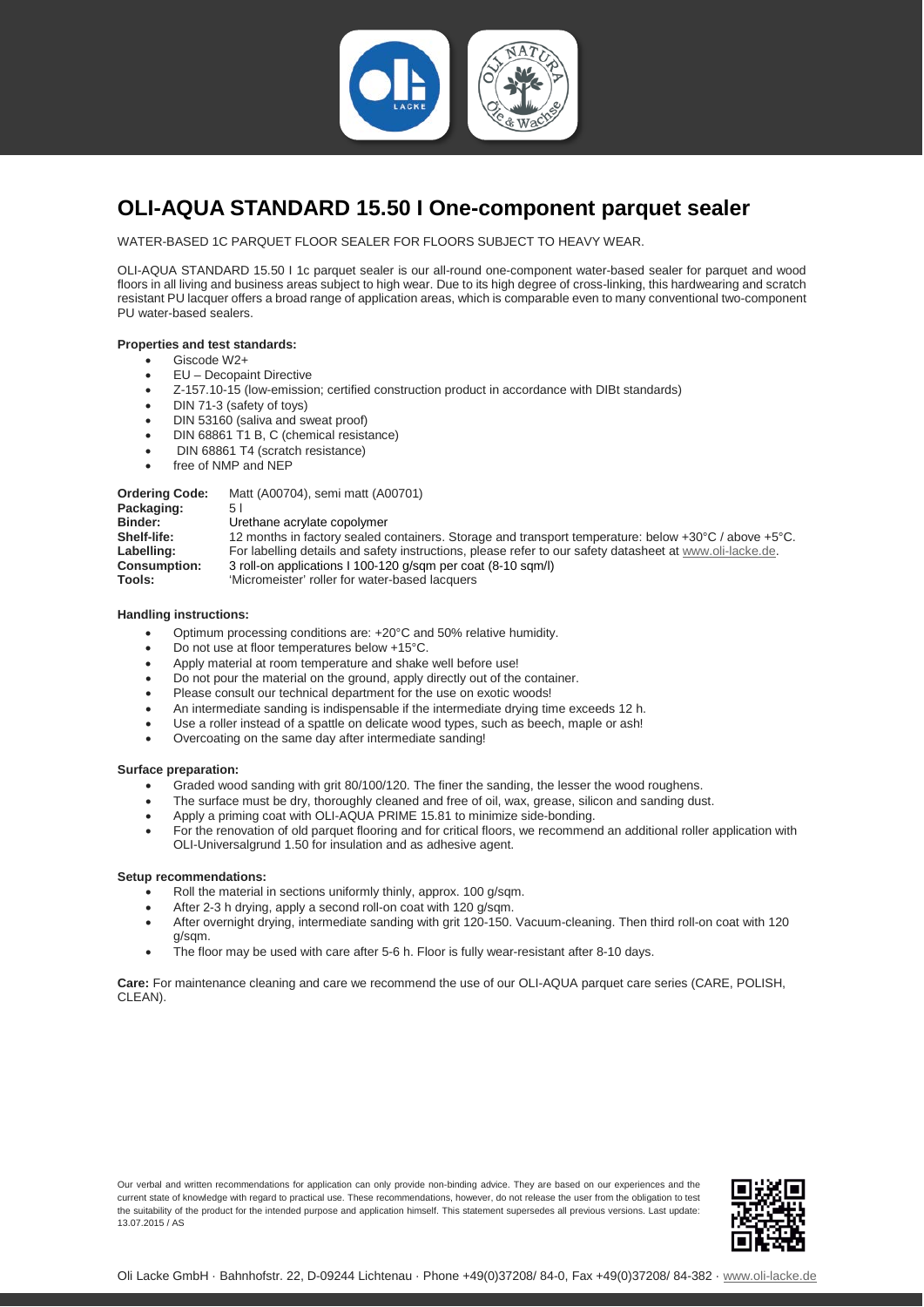

# <span id="page-2-0"></span>**OLI-AQUA STANDARD 15.50 I 1K Lakier parkietowy**

WODOROZCIEŃCZALNY 1K LAKIER PARKIETOWY DO PODŁÓG O WYSOKICH WYMAGANIACH.

OLI-AQUA STANDARD 15.50 I 1K Lakier parkietowy jest lakierem wodnym 1-składnikowym o wszechstronnym zastosowaniu na podłogi i parkiety o wysokich wymaganiach w pomieszczeniach mieszkalnych i handlowych. Dzięki wysokiemu wskaźnikowi sieciowania posiada odporność na zarysowania i wyjątkowo szerokie spektrum zastosowania co czyni go prównywalnym do wielu obecnych na rynku lakierów wodnych 2 K PU.

#### **Wypełnione normy/badania:**

- Giskode W2+
- odpowiada wytycznym Decopaint
- Z-157.10-15 (produkt budowlany sprawdzony na emisję zgodnie z zasadami DIBt )
- DIN EN 71-3 (metale ciężkie)
- DIN 53160 (odporność na ślinę i pot)
- DIN 68861 T1 B, C (odporność chemiczna)
- DIN 68861 T4 (odporność na zarysowania)
- wolny od NMP i NEP

#### **Kod handlowy:** matowy (A00704), półmat (A00701)

#### **Wielkość opakowań:** 5 litr

**Baza surowcowa:** kopolimer uretanowo-akrylowy

**Magazynowanie:** w oryginalnie zamkniętych opakowaniach 12 miesięcy. Składowanie i transport w zakresie +5° C do +30° C. **Oznakowanie:** oznakowanie i wskazówki bezpieczeństwa dostępne w kartach bezpieczeństwa na stronie [www.oli-lacke.de](http://www.oli-lacke.de/)<br>Zużycie: 3 nałożenia wałkiem. 100-120 g/m<sup>2</sup> na warstwe (8-10 m<sup>2</sup>/l) **Zużycie:** 3 nałożenia wałkiem, 100-120 g/m<sup>2</sup> na warstwę (8-10 m<sup>2</sup>/l)<br>**Narzedzia:** wałek do lakierów wodnych Micromeister

wałek do lakierów wodnych Micromeister

**Uwagi przy stosowaniu:**

- Optymalne warunki stosowania produktu przy temp. +20 º C i 50% wilgotności wzgl. powietrza.
- Nie stosować przy temperaturze podłoża poniżej +15° C.
- Materiał stosować przy temperaturze pokojowej i przed użyciem dobrze wymieszać!
- Materiału nie należy wylewać bezpośrednio na podłogę lecz pobierać z pojemnika.
- Przed zastosowaniem na gatunkach egzotycznych należy koniecznie skonsultować się z technikiem.
- Międzyszlif operacyjny jest konieczny gdy czas schnięcia przekroczy 12 godzin.
- Na gatunkach problematycznych jak buk, klon lub jesion lakier nanosić nie szpachlą lecz wałkiem!
- Po szlifowaniu międzyoperacyjnym lakierować jeszcze tego samego dnia.

#### **Przygotowanie podłoża:**

- Stopniowane szlifowanie drewna granulacją 80/100/120. Im drobniejszy szlif tym gładsza powierzchnia drewna.
- Powierzchnia powinna być sucha, gruntownie oczyszczona, bez śladów olejów, wosków, smarów, silikonu i pyłu szlifierskiego.
- W celu zminimalizowania sklejania krawędzi, zagruntować podłoże stosując OLI-AQUA Grund 15.81.
- Przy renowacji starego parkietu i na podłogach krytycznych zalecamy w celu izolacyjnym i poprawy przyczepności nałożenie dodatkowo OLI-Universalgrund 1.50.

#### **Zalecana technologia:**

- Materiał nanieść cienko i równomiernie wałkiem ok. 100g/m².
- Po 2-3 godzinach schnięcia nanieść wałkiem drugą warstwę lakieru ok. 120g/m².
- Po schnięciu przez noc przeprowadzić szlifowanie międzywarstwowe granulacją 120 -150.
- Odpylić i nanieść wałkiem 3 warstwę lakieru ok. 120g/m².
- Ostrożnie na podłogę można wchodzić po 5-6 godz. Pełne użytkowanie po 8-10 dniach.

**Pielęgnacja:** Do regularnego czyszczenia i pielęgnacji polecamy nasze produkty do pielęgnacji parkietu serii OLI-AQUA ( CARE, POLISH,CLEAN).

Nasze pisemne i ustne zalecenia techniczne dotyczące zastosowania, które przekazujemy użytkownikowi w celach promocyjnych powstały na podstawie naszych doświadczeń według najlepszej wiedzy, zgodnie z dotychczasowym naukowym i praktycznym stanem wiedzy. Nie są jednak one wiążące i nie zwalniają kupującego do sprawdzenia naszych produktów na własną odpowiedzialność pod względem przydatności do zastosowania w konkretnym przypadku i w danych warunkach. Stan informacji 13.07.2015 DD



Dystrybutor produktów Firmy Oli-Lacke GmbH w Polsce